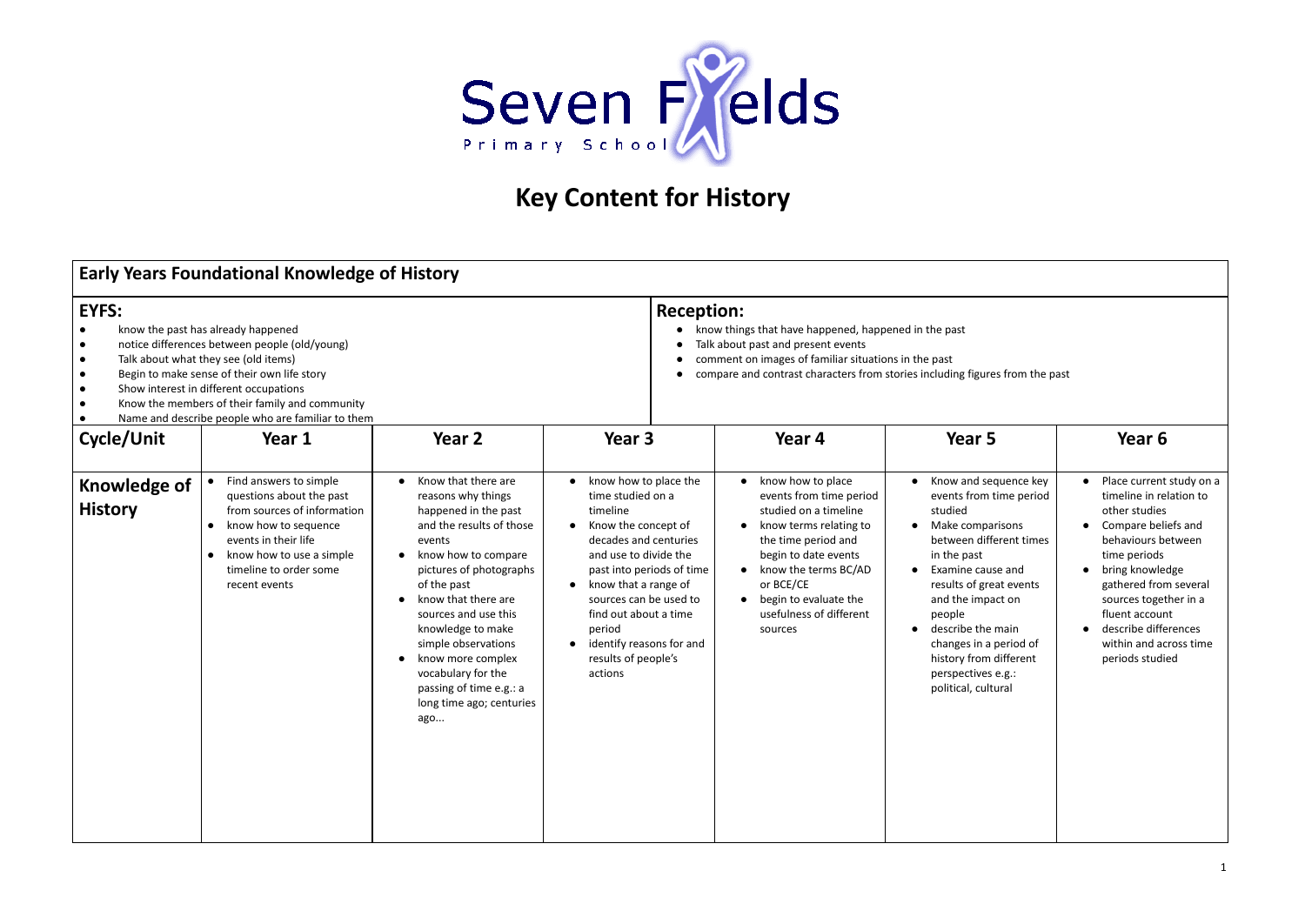| <b>Specific Chronological and Wider Historical Knowledge</b>                                                                                                              |                                                                                                                                                                                                                                                                                                                                                    |                                                                                                                                                                                                                                                                                                                            |                                                                                                                                                                                                                                                                                                                                                                                                           |                                                                                                                                                                                                                                                                                                                                                                                                           |                                                                                                                                                                                                                                                                                                                                                                            |                                                                                                                                                                                                                                                                                                           |
|---------------------------------------------------------------------------------------------------------------------------------------------------------------------------|----------------------------------------------------------------------------------------------------------------------------------------------------------------------------------------------------------------------------------------------------------------------------------------------------------------------------------------------------|----------------------------------------------------------------------------------------------------------------------------------------------------------------------------------------------------------------------------------------------------------------------------------------------------------------------------|-----------------------------------------------------------------------------------------------------------------------------------------------------------------------------------------------------------------------------------------------------------------------------------------------------------------------------------------------------------------------------------------------------------|-----------------------------------------------------------------------------------------------------------------------------------------------------------------------------------------------------------------------------------------------------------------------------------------------------------------------------------------------------------------------------------------------------------|----------------------------------------------------------------------------------------------------------------------------------------------------------------------------------------------------------------------------------------------------------------------------------------------------------------------------------------------------------------------------|-----------------------------------------------------------------------------------------------------------------------------------------------------------------------------------------------------------------------------------------------------------------------------------------------------------|
| <b>Cycle A - Unit</b><br>Y1/2 - Local History<br>GWR<br>Y3/4- Life as a Victorian<br>Child<br>Y5/6 - Crime and<br>Punishment through<br>the ages<br><b>Cycle A - Unit</b> | know different modes<br>$\bullet$<br>of transport through the<br>ages<br>know how rail travel<br>$\bullet$<br>started<br>know the part Swindon<br>played in the<br>development of the<br>railways<br>know who Isambard<br>Kingdom Brunel is and<br>some of his main<br>achievements<br>know the main events<br>$\bullet$<br>and people of the moon | • know different modes<br>of transport through the<br>ages<br>know how rail travel<br>started<br>know the part Swindon<br>played in the<br>development of the<br>railways<br>know who Isambard<br>Kingdom Brunel is and<br>some of his main<br>achievements<br>know the main events<br>$\bullet$<br>and people of the moon | • know the Victorian era<br>was during the reign of<br>Queen Victoria - 1838 -<br>1901<br>know some of the key<br>$\bullet$<br>inventions in the<br>Victorian era<br>know that the lives of<br>children changed<br>drastically through the<br>Victorian period<br>know what it was like to<br>go to school<br>know the different<br>$\bullet$<br>forms of transport                                       | know the Victorian era<br>$\bullet$<br>was during the reign of<br>Queen Victoria - 1838 -<br>1901<br>know some of the key<br>$\bullet$<br>inventions in the<br>Victorian era<br>know that the lives of<br>children changed<br>drastically through the<br>Victorian period<br>know what it was like to<br>go to school<br>know the different<br>$\bullet$<br>forms of transport                            | know how Romans<br>$\bullet$<br>viewed crime and<br>punishment<br>Know how the Anglo<br>$\bullet$<br>Saxons viewed crime<br>and punishment by<br>ordeal<br>Know how the Tudors<br>$\bullet$<br>viewed crime and<br>punishment<br>Know that the<br>$\bullet$<br>Victorians built many<br>prisons to deter crime<br>know who the Anglo<br>$\bullet$<br>Saxons were and where | know how Romans<br>viewed crime and<br>punishment<br>Know how the Anglo<br>Saxons viewed crime<br>and punishment by<br>ordeal<br>Know how the Tudors<br>viewed crime and<br>punishment<br>Know that the<br>Victorians built many<br>prisons to deter crime<br>know who the Anglo<br>Saxons were and where |
| Y1/2 - Moon Landing<br>and history of Space<br>exploration<br>Y3/4 - Local History<br>GWR<br>Y5/6 - Anglo-Saxons<br>and Uniting the<br>Kingdom of England                 | landing<br>know what the space<br>shuttle was and how it<br>worked<br>know that the<br>$\bullet$<br><b>International Space</b><br>Station orbits Earth and<br>has done for over 30<br>years<br>know who Tim Peake is<br>$\bullet$<br>and what he achieved                                                                                          | landing<br>know what the space<br>shuttle was and how it<br>worked<br>know that the<br><b>International Space</b><br>Station orbits Earth and<br>has done for over 30<br>years<br>know who Tim Peake is<br>$\bullet$<br>and what he achieved                                                                               | during the Victorian<br>period<br>know the impact the<br>$\bullet$<br>industrial revolution had<br>on transport<br>know how the railway<br>$\bullet$<br>impacted people's lives<br>in Swindon<br>know the history of the<br>railway works in<br>Swindon                                                                                                                                                   | during the Victorian<br>period<br>know the impact the<br>industrial revolution had<br>on transport<br>know how the railway<br>impacted people's lives<br>in Swindon<br>know the history of the<br>railway works in<br>Swindon                                                                                                                                                                             | they came from<br>know the kingdoms of<br>$\bullet$<br>Anglo Saxon England<br>and how they were<br>united<br>know how life in Britain<br>$\bullet$<br>changed because of the<br>Anglo Saxon and Scot<br>invasion<br>know the change in<br>$\bullet$<br>religious beliefs during<br>the Anglo-Saxon period                                                                  | they came from<br>know the kingdoms of<br>Anglo Saxon England<br>and how they were<br>united<br>know how life in Britain<br>changed because of the<br>Anglo Saxon and Scot<br>invasion<br>know the change in<br>religious beliefs during<br>the Anglo-Saxon period                                        |
| <b>Cycle A - Unit</b><br>Y1/2 - Changes within<br>living memory "30<br>years ago"<br>Y3/4 - Tudors<br>Y5/6 - Ancient Greeks                                               | what was 30 years ago<br>$\bullet$<br>know what children did<br>for leisure and<br>entertainment 30 years<br>ago<br>Know how technology<br>$\bullet$<br>has changed in 30 years<br>know what children<br>$\bullet$<br>wore 30 years ago and<br>how it compares to now                                                                              | what was 30 years ago<br>know what children did<br>for leisure and<br>entertainment 30 years<br>ago<br>Know how technology<br>has changed in 30 years<br>know what children<br>$\bullet$<br>wore 30 years ago and<br>how it compares to now                                                                                | know who the Tudors<br>$\bullet$<br>were (Henry VII, Henry<br>VIII, Elizabeth I,<br>1485-1603)<br>know who Henry VIII<br>$\bullet$<br>was and who his wives<br>were<br>know why there was the<br>$\bullet$<br>break from Rome<br>know who Queen<br>$\bullet$<br>Elizabeth was and some<br>of the things that<br>happened during her<br>reign (Spanish Armada,<br>Plague, Exploration of<br>the new world) | know who the Tudors<br>$\bullet$<br>were (Henry VII, Henry<br>VIII, Elizabeth I,<br>1485-1603)<br>know who Henry VIII<br>$\bullet$<br>was and who his wives<br>were<br>know why there was the<br>$\bullet$<br>break from Rome<br>know who Queen<br>$\bullet$<br>Elizabeth was and some<br>of the things that<br>happened during her<br>reign (Spanish Armada,<br>Plague, Exploration of<br>the new world) | know about Greek<br>civilisation<br>(Who/when/where) and<br>organisation (City<br>States)<br>know that Greece was<br>the birthplace of<br>democracy<br>know that the Olympics<br>started in ancient<br>Greece<br>know about Greek<br>$\bullet$<br>religious beliefs as well<br>as myths                                                                                    | know about Greek<br>civilisation<br>(Who/when/where) and<br>organisation (City<br>States)<br>know that Greece was<br>the birthplace of<br>democracy<br>know that the Olympics<br>started in ancient<br>Greece<br>know about Greek<br>religious beliefs as well<br>as myths                                |
| <b>Cycle B - Unit</b><br>Y1/2 -Nurses through<br>Time (Florence<br>Nightingale)                                                                                           | Talk about the<br>$\bullet$<br>differences and<br>similarities in the lives<br>of Florence Nightingale,<br>Mary Seacole and Edith<br>Cavell.                                                                                                                                                                                                       | Talk about the<br>$\bullet$<br>differences and<br>similarities in the lives<br>of Florence Nightingale,<br>Mary Seacole and Edith<br>Cavell.                                                                                                                                                                               | know how people lived<br>in the<br>Palaeolithic/Mesolithic<br>and Neolithic periods<br>know what prehistory<br>$\bullet$<br>means                                                                                                                                                                                                                                                                         | know how people lived<br>in the<br>Palaeolithic/Mesolithic<br>and Neolithic periods<br>know what prehistory<br>means                                                                                                                                                                                                                                                                                      | know that The Romans<br>$\bullet$<br>invaded three times and<br>what happened as a<br>result                                                                                                                                                                                                                                                                               | know that The Romans<br>invaded three times and<br>what happened as a<br>result                                                                                                                                                                                                                           |